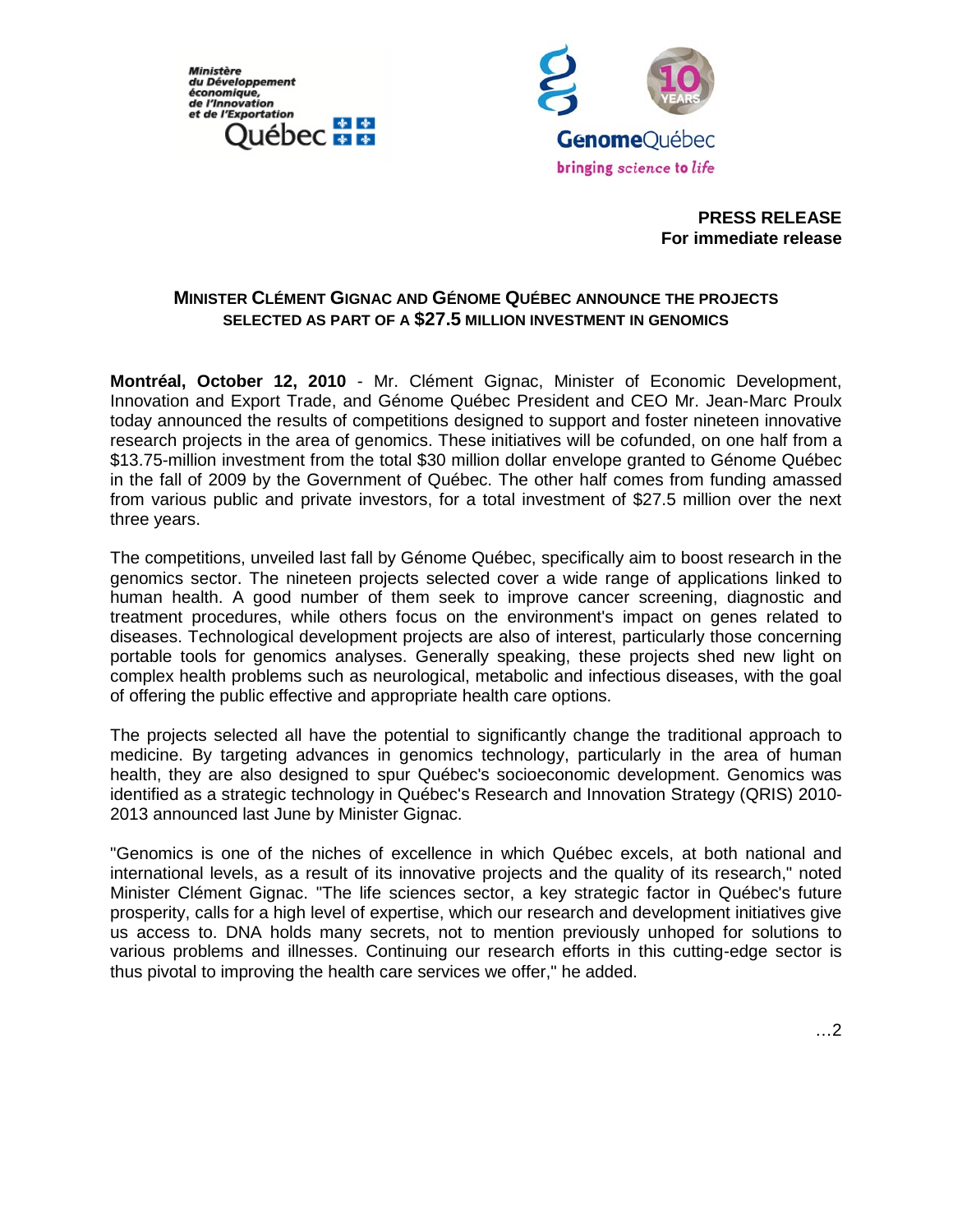"Our vision entails transforming genomics into a driving force critical to Québec's future. As a catalyst of opportunities aimed at supporting Québec's scientific and socioeconomic development, Génome Québec is continually striving for excellence," stated Mr. Jean-Marc Proulx, Génome Québec's President and CEO. "Today's announcement, and the securing, in less than a year, of major funding for projects to develop technologies in search of innovative solutions, are a testimony to the quality and potential of Québec's expertise", he concluded.

The amount of \$13.75 million announced today is part of a global envelope of \$30 million granted to Génome Québec in the fall of 2009 by the Ministère du Développement économique, de l'Innovation et de l'Exportation (MDEIE). This sum is also an element of the measures proposed under the Québec Biopharmaceutical Strategy, also unveiled last fall, and for which the Government of Québec has earmarked a total of \$122.77 million over a three-year period. Québec was notably the first province in Canada to establish a strategy for this sector.

### **About Génome Québec**

Génome Québec is a not-for-profit organization with the mission of supporting and spurring on genomics research through the funding of structuring research projects and the implementation of programs designed to integrate research results into the health and natural resources sectors. For more information about Génome Québec, please go to www.genomequebec.com.

For details on the Ministère du Développement économique, de l'Innovation et de l'Exportation programs and services, visit the MDEIE's Web page at www.mdeie.gouv.qc.ca/programmes.

To receive the Ministère du Développement économique, de l'Innovation et de l'Exportation press releases in real-time, register for the following RSS feed: www.mdeie.gouv.qc.ca/rss.

 $-30-$ 

**Sources:** Jolyane Pronovost Press Secretary Office of the Minister of Economic Development, Innovation and Export Trade Tel.: 418 691-5650

Jacques C. Gagnon Media Relations Génome Québec 514 428-9092 514 713-7303

**Information:** Nancy-Sonia Trudelle Media Relations Ministère du Développement économique, de l'Innovation et de l'Exportation Tel.: 418 691-5698, ext. 3710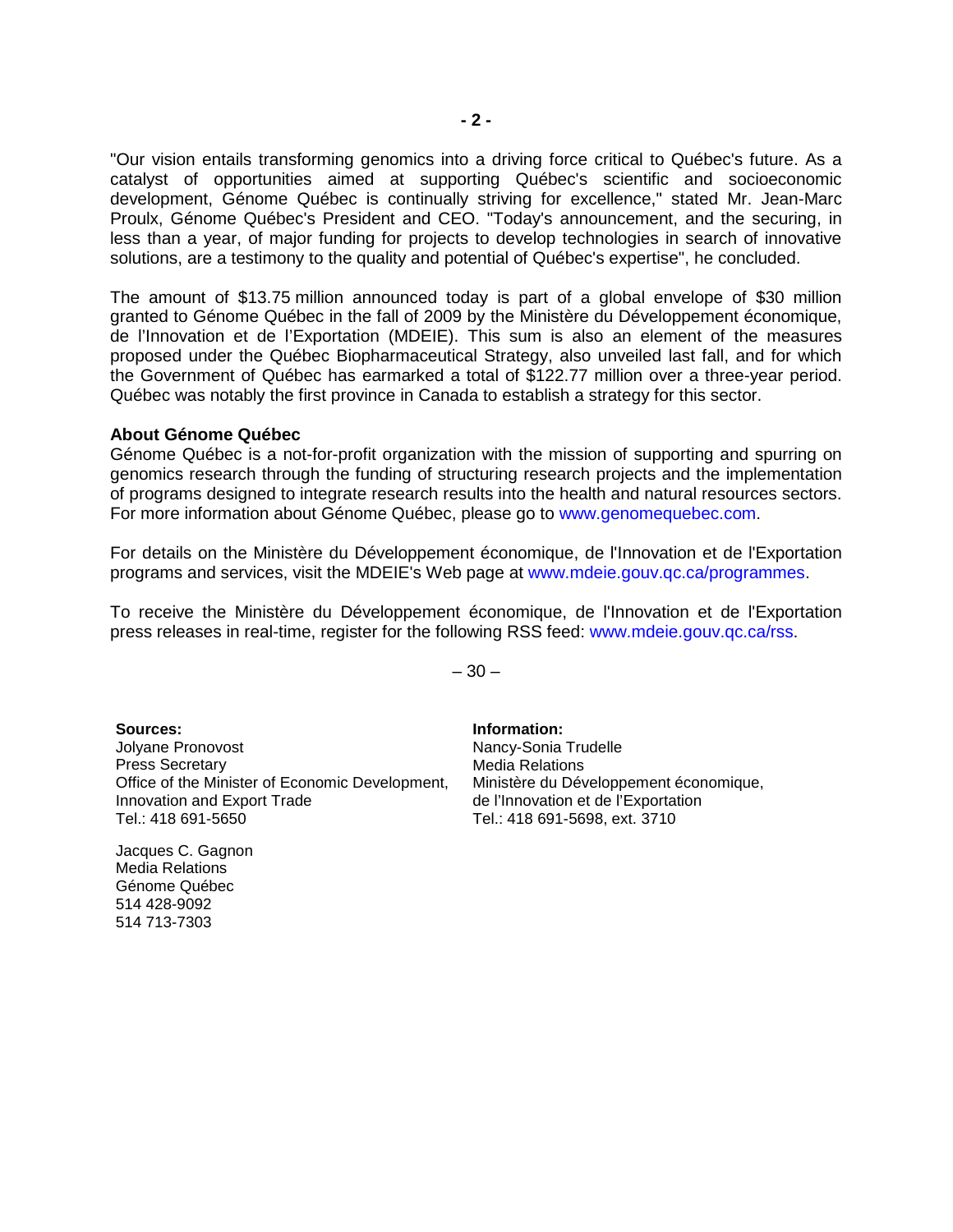# **Appendix A**

## **GÉNOME QUÉBEC COMPETITIONS WINNING PROJECTS**

# **PILOTE PROJECTS COMPETITION**

- Pierre Drapeau and Edor Kabashi Université de Montréal
	- o \$190,476
	- o Chemical genetic screens for TDP-43 modifiers and amyotrophic lateral sclerosis therapeutics
- Jamie Engert McGill University Health Centre
	- $\circ$  \$200,000
	- o Data to better understand genes responsible for heart disease
- Zoha Kibar Centre hospitalier universitaire Sainte-Justine, Université de Montréal
	- $\circ$  \$182,854 \$
	- o Study of genes predisposing to neural tube defects
- Sarah Kimmins McGill University
	- $\circ$  \$200,000\$
	- o Understanding causes of male infertility and paternal routes of disease in offspring
- Roger C. Lévesque Université Laval
	- $\circ$  \$400,000
	- o Genomics to better understand and control the spruce budworm
- Julie St-Pierre McGill University
	- o \$200,000
	- o Discovery of new biomarkers for breast cancer

## **HUMAN HEALTH COMPETITIONS**

### **General stream**

- Gregor Andelfinger Centre hospitalier universitaire Sainte-Justine, Université de Montréal
	- o \$1,288,205
	- o Finding genetic determinants for congenital heart disease
	- Mark Basik Lady Davis Institute Jewish General Hospital, McGill University
		- o \$2,168,293
		- o Overcome breast cancer resistance to chemotherapy
- Ken Dewar McGill University
	- o \$1,242,578
	- o Study of intestinal microbes for a more effective treatment of infectious diseases and digestive disorders